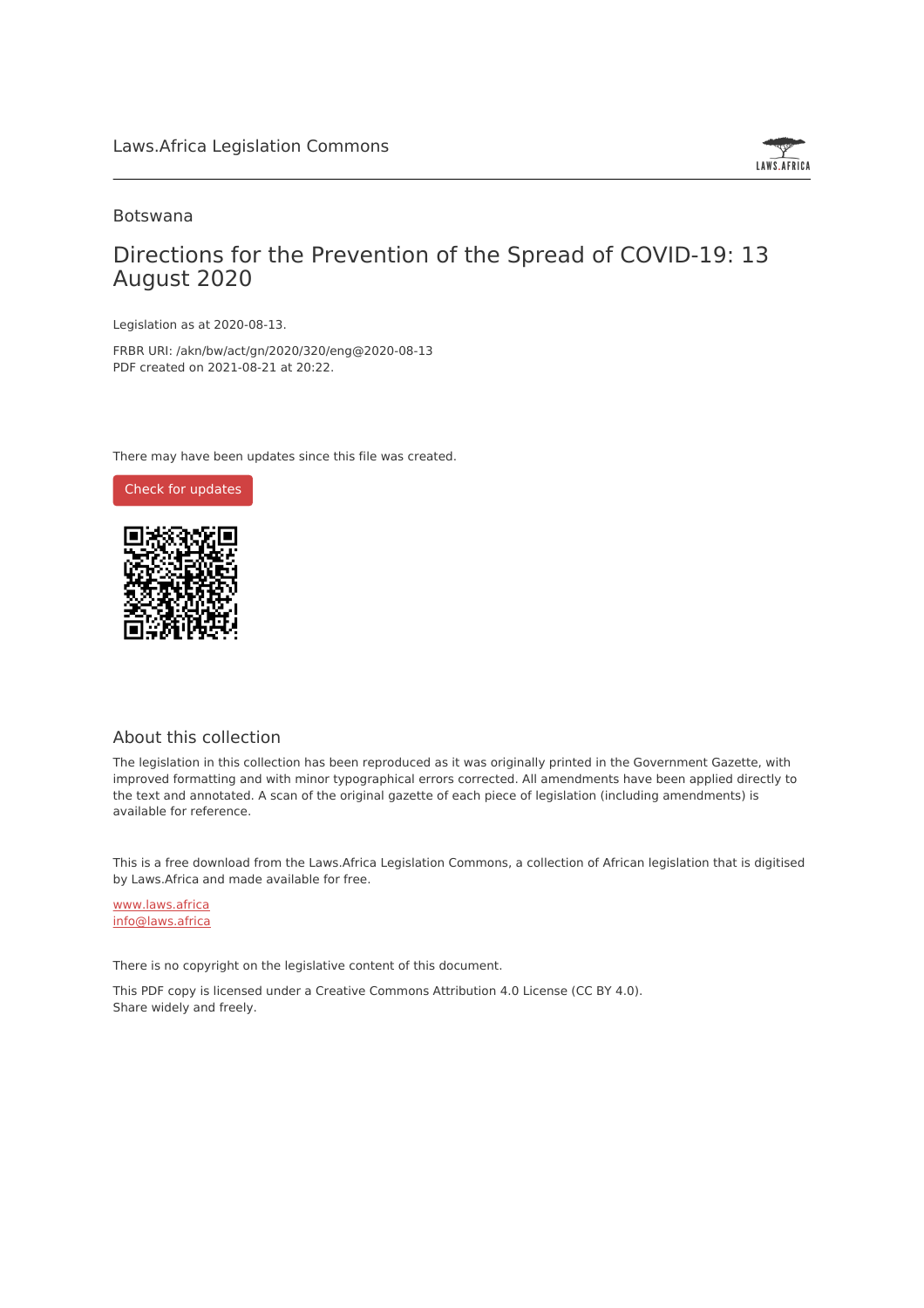# **Table of Contents**

| Directions for the Prevention of the Spread of COVID-19: 13 August 2020 | 3 |
|-------------------------------------------------------------------------|---|
| Government Notice 320 of 2020                                           | 3 |
| 1. Most effective prevention                                            | 3 |
| 2. Use of masks in public places                                        | 3 |
| 3. Travel                                                               | 3 |
| 4. COVID-19 tests for inter-zonal travel                                | 3 |
| 5. Travel across COVID zones                                            | 4 |
| 6. Gatherings                                                           | 4 |
| 7. Meeting                                                              | 4 |
| 8. Societies                                                            | 4 |
| 9. Faith-based organisation services                                    | 4 |
| 10. Funerals                                                            | 4 |
| 11. Cultural and traditional occasions                                  | 5 |
| 12. Social distancing                                                   | 5 |
| 13. General advice to the public                                        | 5 |
|                                                                         |   |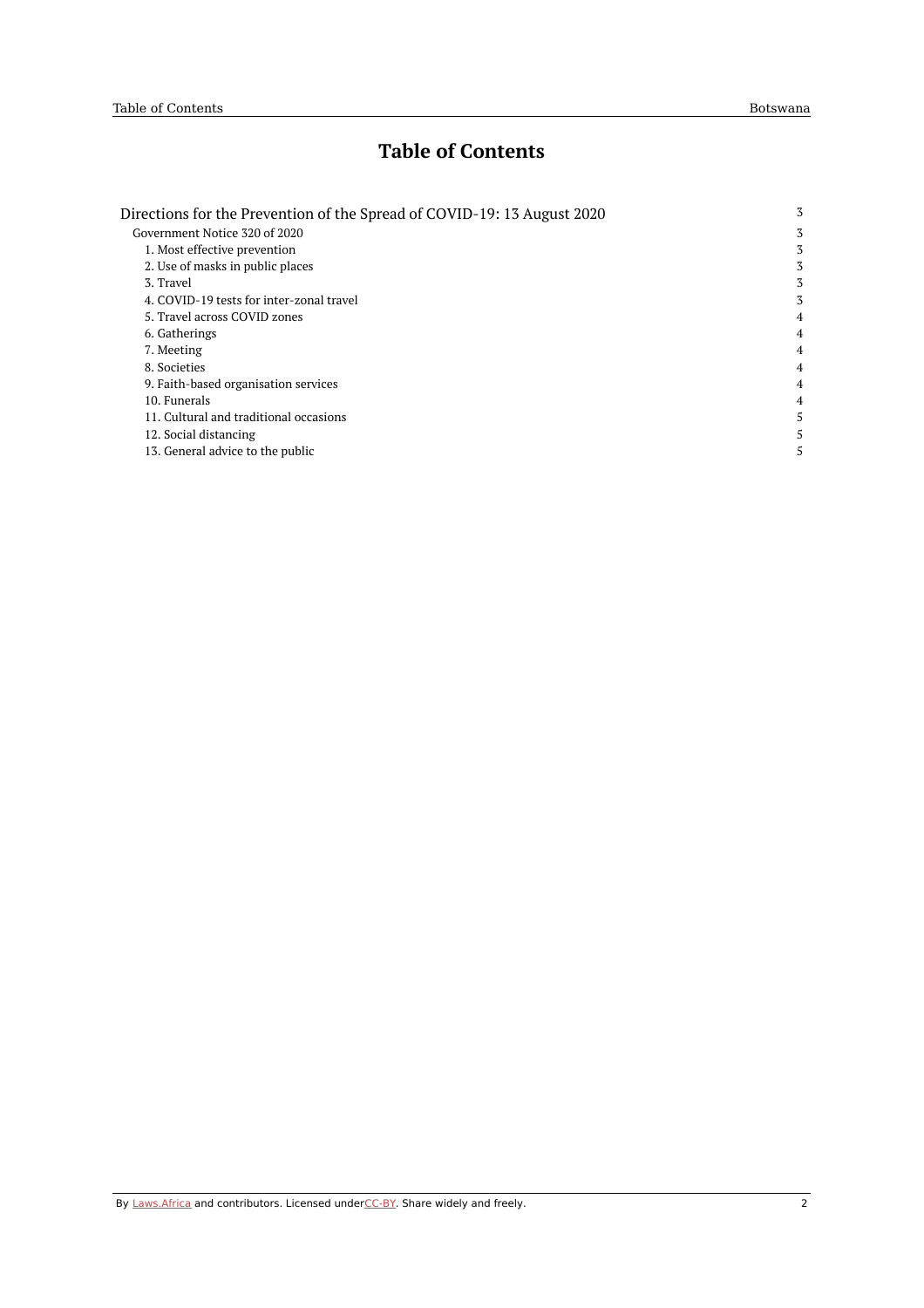#### **Botswana**

# <span id="page-2-1"></span><span id="page-2-0"></span>**Directions for the Prevention of the Spread of COVID-19: 13 August 2020**

## **Government Notice 320 of 2020**

Published in [Government](https://commons.laws.africa/akn/bw/act/gn/2020/320/media/publication/bw-act-gn-2020-320-publication-document.pdf) Gazette no. 84 on 13 August 2020 **Assented to on 12 August 2020**

#### **Commenced on 13 August 2020**

*[Up to date as at 13 August 2020]*

[Repealed by Directions for the Prevention of the Spread of COVID-19: 9 November 2020 [\(Government](https://africanlii.org/akn/bw/act/gn/2020/485) Notice 485 of *2020) on 9 November 2020]*

The Director of Health Services hereby gives the following direction under regulation 16 (4) (c) of the Emergency Powers (COVID-19) Regulations, 2020 —

## <span id="page-2-2"></span>**1. Most effective prevention**

The most effective prevention of transmission of COVID-19 is frequent hand washing with clean water and soap for at least 40 seconds.

## <span id="page-2-3"></span>**2. Use of masks in public places**

A person shall wear a cloth face mask or homemade item that covers the nose and mouth or another appropriate item that covers the nose and mouth when in a public place.

## <span id="page-2-4"></span>**3. Travel**

- (a) All persons coming to Botswana from high risk countries (as defined by the World Health Organization (WHO)) shall not be allowed entry into the country until further notice;
- (b) Issuance of Visa at Ports of entry and at all Embassies for any person from high risk areas is suspended with immediate effect until further notice;
- (c) Current visas of persons from high risk countries are cancelled with immediate effect until further notice;
- (d) International travel by all Government employees, parastatals and State owned entities is suspended with immediate effect until further notice; and
- (e) Travel for regional and international meetings, workshops and conferences are cancelled until further notice.

## <span id="page-2-5"></span>**4. COVID-19 tests for inter-zonal travel**

The Director may require a person who applies for an inter-zonal permit to take a COVID-19 test where the applicant —

- (a) is travelling from a COVID-19 high risk zone or area;
- (b) returns from a COVID-19 high risk zone or area to a COVID-19 low risk zone or area; or
- (c) transits a COVID-19 high risk zone or area.

Where a person's COVID-19 test results are positive an inter-zonal permit shall not be issued.

By [Laws.Africa](https://edit.laws.africa/widgets/pdf-attribution) and contributors. Licensed und[erCC-B](https://edit.laws.africa/widgets/pdf-cc-by)Y. Share widely and freely. 3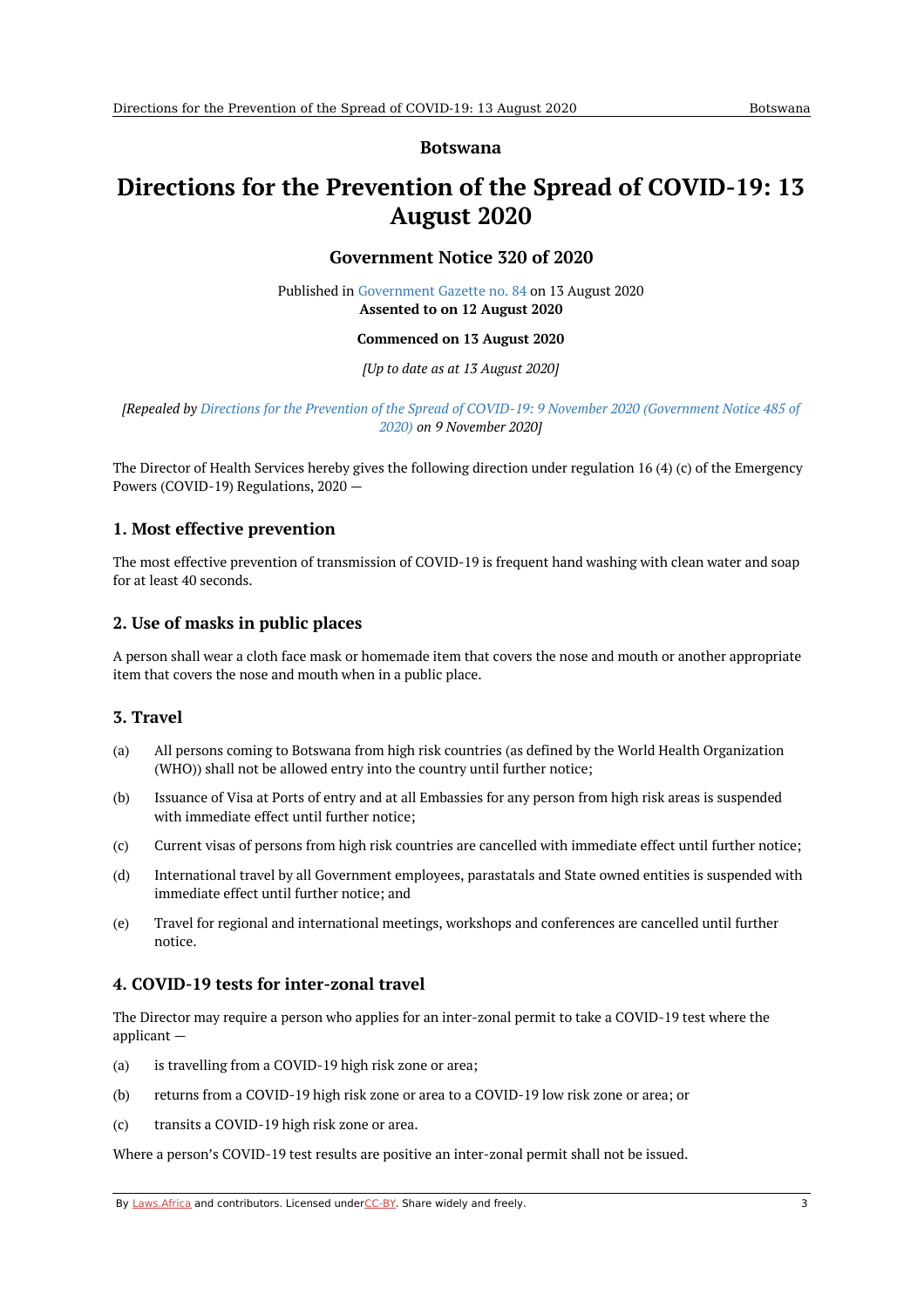For purposes of this paragraph "high risk zone or area" means a COVID zone or area which the Director determines has a high number of COVID-19 cases.

### <span id="page-3-0"></span>**5. Travel across COVID zones**

- (a) A person shall not undertake non-essential travel;
- (b) A person shall not travel across COVID zones without a permit;
- (c) A person may only travel across COVID zones to —
	- (i) attend a funeral of an immediate member of the family, or
	- (ii) to access a farm, ranch, garden, ploughing field ( *masimo*) or cattle post (*moraka*):

Provided that the person has been issued with a permit under the Emergency Powers (COVID-19) Regulations; and

(d) For purposes of paragraph (c) (i), "immediate member of the family" means a spouse, son, daughter, siblings or parent.

#### <span id="page-3-1"></span>**6. Gatherings**

All public gatherings of more than 2 people are prohibited:

Provided that parties shall not be held.

### <span id="page-3-2"></span>**7. Meeting**

- (a) Every meeting shall have a host or convener. The host or convener of a meeting shall be responsible for the adherence to COVID-19 protocols for persons attending the meeting;
- (b) A meeting, workshop or conference shall have a maximum of 50 persons;
- (c) A person shall not travel across COVID zones for purposes of a meeting, workshop or conference; and
- (d) Notwithstanding paragraph (c), a convener or facilitator may apply for a permit to cross COVID zones for purposes of a meeting, workshop or conference;

#### <span id="page-3-3"></span>**8. Societies**

The following societies may meet —

- (a) faith based organizations;
- (b) any club, company, partnership or association registered by the Registrar of Societies; and
- (c) political parties, including central committees of political parties.

## <span id="page-3-4"></span>**9. Faith-based organisation services**

Faith-based organisation services shall —

- (a) Have a maximum of 50 persons;
- (b) not make provision for food or allow for the sale of food; and
- (c) have a maximum of two religious services per week.

#### <span id="page-3-5"></span>**10. Funerals**

By [Laws.Africa](https://edit.laws.africa/widgets/pdf-attribution) and contributors. Licensed und[erCC-B](https://edit.laws.africa/widgets/pdf-cc-by)Y. Share widely and freely. 4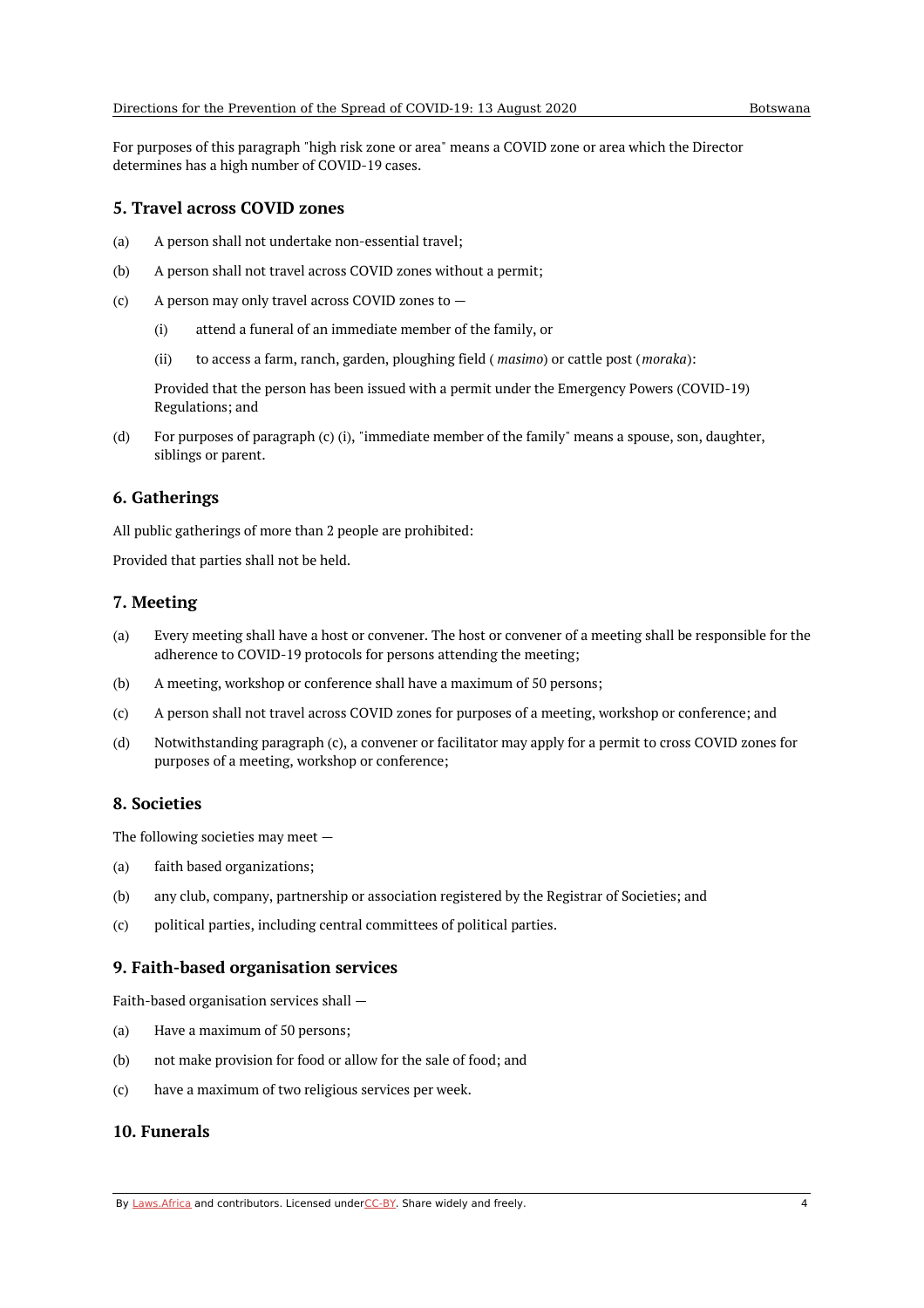- (a) A funeral and a memorial service shall have a maximum of 50 persons; and
- (b) Funeral and memorial services shall not last more than 2 hours and food shall not be provided at such services:

Provided that food may be provided for members of the household.

#### <span id="page-4-0"></span>**11. Cultural and traditional occasions**

A maximum of 50 individuals and a distance of  $1 - 2$  metres shall be maintained at cultural and traditional occasions such as —

- (a) *Go isa mafoko*;
- (b) *Patlo*;
- (c) *Magadi*; or
- (d) *Kgoroso*.

#### <span id="page-4-1"></span>**12. Social distancing**

A distance of  $1 - 2$  metres between individual persons shall be maintained in a  $-$ 

- (a) Gathering;
- (b) Bank;
- (c) Restaurant, including take-away restaurant;
- (d) Supermarket and a shop;
- (e) Pharmacy;
- (f) Government service department; and
- (g) Memorial service.

#### <span id="page-4-2"></span>**13. General advice to the public**

- (a) To frequently wash hands with soap and clean water;
- (b) To ensure easy access to clean water and soap for hand washing at any public gathering where a maximum of 50 persons are allowed;
- (c) To ensure strict hand washing and surface cleaning for all equipment used during burial;
- (d) To clean high touch areas with disinfectants (examples of high touch areas are doors, elevators, counters, etc.);
- (e) To cover the nose and mouth with a tissue or flexed elbow when sneezing or coughing;
- (f) To avoid direct contact with anyone with cold or flu symptoms;
- (g) To avoid handshakes, hugs and kisses when greeting each other;
- (h) To ensure continued safety of other users of health facilities, individuals who have cold or flu symptoms (cough, fever, sore throat) and have had contact with returning travelers shall —
	- (i) Call the number 16649,
	- (ii) Not use public transport, and
	- (iii) If using a private vehicle or on foot, alert health facility officers on arrival before entering the